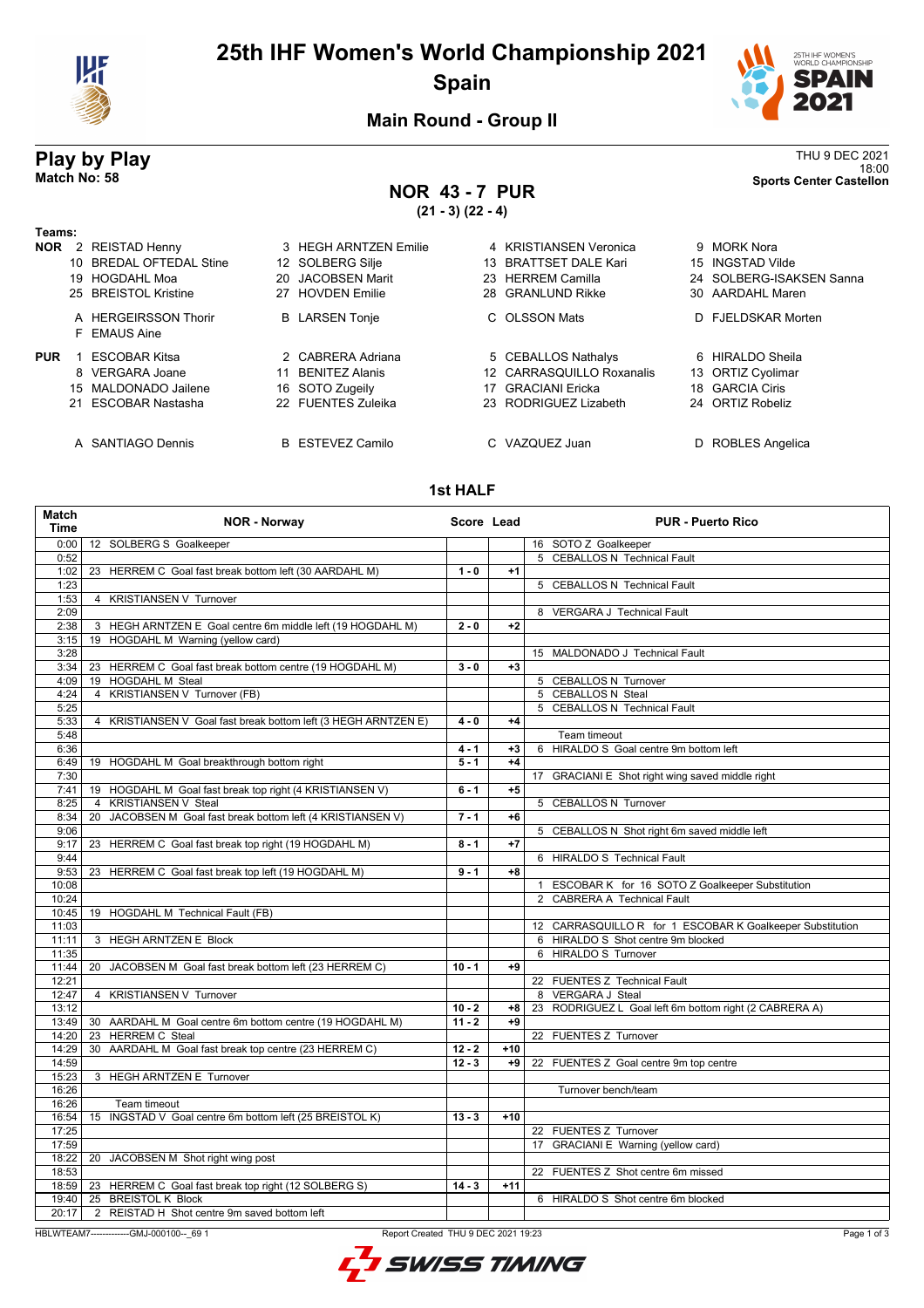



## **Main Round - Group II**

**NOR 43 - 7 PUR**

**Play by Play**<br>Match No: 58<br>Sports Center Castellon 18:00 **Match No: 58 Sports Center Castellon**

# **(21 - 3) (22 - 4)**

### **1st HALF**

| Match<br>Time | <b>NOR - Norway</b>                                          | Score Lead |       | <b>PUR - Puerto Rico</b>                                |
|---------------|--------------------------------------------------------------|------------|-------|---------------------------------------------------------|
| 20:37         | <b>JACOBSEN M Turnover</b><br>20                             |            |       | 8 VERGARA J Steal                                       |
| 21:27         |                                                              |            |       | 22 FUENTES Z Technical Fault                            |
| 21:32         | HERREM C Goal fast break top right (19 HOGDAHL M)<br>23      | $15 - 3$   | $+12$ |                                                         |
| 21:44         |                                                              |            |       | ESCOBAR K for 12 CARRASQUILLO R Goalkeeper Substitution |
| 22:41         |                                                              |            |       | Turnover bench/team                                     |
| 22:47         | HERREM C Shot left wing saved top left<br>23                 |            |       |                                                         |
| 23:24         |                                                              |            |       | 6 HIRALDO S Turnover                                    |
| 23:30         | 2 REISTAD H Goal fast break top left (25 BREISTOL K)         | $16 - 3$   | $+13$ |                                                         |
| 24:03         |                                                              |            |       | 6 HIRALDO S Turnover                                    |
| 24:15         | JACOBSEN M Goal right wing bottom right (19 HOGDAHL M)<br>20 | $17 - 3$   | $+14$ |                                                         |
| 24:49         |                                                              |            |       | 15 MALDONADO J Shot left 9m saved bottom left           |
| 24:59         | <b>BREISTOL K Turnover</b><br>25                             |            |       |                                                         |
| 25:59         | <b>BREISTOL K Block</b><br>25                                |            |       | 15 MALDONADO J Shot centre 9m blocked                   |
| 26:16         | JACOBSEN M Goal fast break bottom right<br>20                | $18 - 3$   | $+15$ |                                                         |
| 26:58         |                                                              |            |       | 24 ORTIZ R Turnover                                     |
| 27:07         | 23 HERREM C Technical Fault (FB)                             |            |       |                                                         |
| 27:56         |                                                              |            |       | 15 MALDONADO J Turnover                                 |
| 28:05         | HERREM C Goal fast break top centre (19 HOGDAHL M)<br>23     | $19 - 3$   | $+16$ |                                                         |
| 28:41         | <b>INGSTAD V Steal</b><br>15                                 |            |       | 23 RODRIGUEZ L Turnover                                 |
| 28:54         | HERREM C Goal fast break top centre (12 SOLBERG S)<br>23     | $20 - 3$   | $+17$ |                                                         |
| 29:39         |                                                              |            |       | 24 ORTIZ R Shot left wing missed                        |
| 29:55         | JACOBSEN M Goal right wing top left (19 HOGDAHL M)<br>20     | $21 - 3$   | $+18$ |                                                         |
|               |                                                              |            |       |                                                         |

### **2nd HALF**

| <b>Match</b><br><b>Time</b> | <b>NOR - Norway</b>                                                 | Score Lead |       | <b>PUR - Puerto Rico</b>                                |
|-----------------------------|---------------------------------------------------------------------|------------|-------|---------------------------------------------------------|
| 30:00                       | 28 GRANLUND R Goalkeeper                                            |            |       | 16 SOTO Z Goalkeeper                                    |
| 30:28                       | 24 SOLBERG-ISAKSEN S Goal centre 6m top left (9 MORK N)             | $22 - 3$   | $+19$ |                                                         |
| 31:06                       |                                                                     |            |       | 6 HIRALDO S Turnover                                    |
| 31:15                       | 30 AARDAHL M Goal centre 6m bottom right (3 HEGH ARNTZEN E)         | $23 - 3$   | $+20$ |                                                         |
| 31:57                       | 30 AARDAHL M Steal                                                  |            |       | 5 CEBALLOS N Turnover                                   |
| 32:04                       | 2 REISTAD H Shot fast break missed                                  |            |       |                                                         |
| 32:15                       |                                                                     |            |       | 6 HIRALDO S Shot left 9m saved top left                 |
| 32:22                       | 24 SOLBERG-ISAKSEN S Goal left wing top right (2 REISTAD H)         | $24 - 3$   | $+21$ |                                                         |
| 32:55                       |                                                                     |            |       | 5 CEBALLOS N Turnover                                   |
| 33:01                       | 30 AARDAHL M Goal fast break bottom right (3 HEGH ARNTZEN E)        | $25 - 3$   | $+22$ |                                                         |
| 33:41                       | 27 HOVDEN E Steal                                                   |            |       | 22 FUENTES Z Turnover                                   |
| 33:55                       | 27 HOVDEN E Shot fast break saved middle left                       |            |       |                                                         |
| 34:27                       |                                                                     |            |       | 5 CEBALLOS N Shot left 6m missed                        |
| 34:51                       | 24 SOLBERG-ISAKSEN S Turnover                                       |            |       | 23 RODRIGUEZ L Steal                                    |
| 35:28                       |                                                                     |            |       | 8 VERGARA J Shot right wing saved bottom right          |
|                             | 35:39   27 HOVDEN E Technical Fault                                 |            |       |                                                         |
| 36:11                       | 9 MORK N Steal                                                      |            |       | 17 GRACIANI E Turnover                                  |
| 36:19                       | 24 SOLBERG-ISAKSEN S Shot fast break saved bottom right             |            |       |                                                         |
| 36:33                       | 3 HEGH ARNTZEN E Technical Fault                                    |            |       |                                                         |
| 37:06                       | 2 REISTAD H 7m caused                                               |            |       | 15 MALDONADO J 7m received                              |
| 37:22                       |                                                                     |            |       | 5 CEBALLOS N Penalty shot missed                        |
| 37:48                       | 9 MORK N Goal breakthrough top left                                 | $26 - 3$   | $+23$ |                                                         |
| 38:49                       |                                                                     |            |       | Turnover bench/team                                     |
| 39:15                       | 24 SOLBERG-ISAKSEN S Goal left wing bottom right (3 HEGH ARNTZEN E) | $27 - 3$   | $+24$ |                                                         |
| 40:06                       |                                                                     |            |       | 15 MALDONADO J Technical Fault                          |
| 40:18                       | 24 SOLBERG-ISAKSEN S Goal left wing top left (2 REISTAD H)          | $28 - 3$   | $+25$ |                                                         |
| 40:29                       |                                                                     |            |       | 12 CARRASQUILLO R for 16 SOTO Z Goalkeeper Substitution |
| 41:01                       | 3 HEGH ARNTZEN E Block                                              |            |       | 2 CABRERA A Shot centre 9m blocked                      |
| 41:17                       | 3 HEGH ARNTZEN E Steal                                              |            |       | 5 CEBALLOS N Turnover                                   |
| 41:24                       | 2 REISTAD H Shot fast break post                                    |            |       |                                                         |
| 41:55                       |                                                                     |            |       | 6 HIRALDO S Turnover                                    |
| 42:04                       | 24 SOLBERG-ISAKSEN S Goal fast break bottom left (9 MORK N)         | $29 - 3$   | $+26$ |                                                         |
| 42:40                       | 24 SOLBERG-ISAKSEN S Steal                                          |            |       | 22 FUENTES Z Turnover                                   |
| 42:46                       | 9 MORK N Turnover                                                   |            |       |                                                         |
| 43:12                       | 30 AARDAHL M Steal                                                  |            |       | 13 ORTIZ C Turnover                                     |
| 43:39                       | 2 REISTAD H Goal flying throw middle left (30 AARDAHL M)            | $30 - 3$   | $+27$ |                                                         |
| 44:08                       |                                                                     |            |       | 22 FUENTES Z Technical Fault                            |
|                             | 44:13   27 HOVDEN E Goal fast break bottom left (3 HEGH ARNTZEN E)  | $31 - 3$   | $+28$ |                                                         |
| 44:55                       | 27 HOVDEN E Steal                                                   |            |       | 23 RODRIGUEZ L Turnover                                 |
| 45:02                       | 24 SOLBERG-ISAKSEN S Goal fast break bottom left (9 MORK N)         | $32 - 3$   | $+29$ |                                                         |
| 45:31                       |                                                                     |            |       | 2 CABRERA A Shot centre 6m saved middle centre          |
| 45:39                       | 2 REISTAD H Turnover (FB)                                           |            |       |                                                         |

HBLWTEAM7--------------GMJ-000100--\_69 1 Report Created THU 9 DEC 2021 19:23